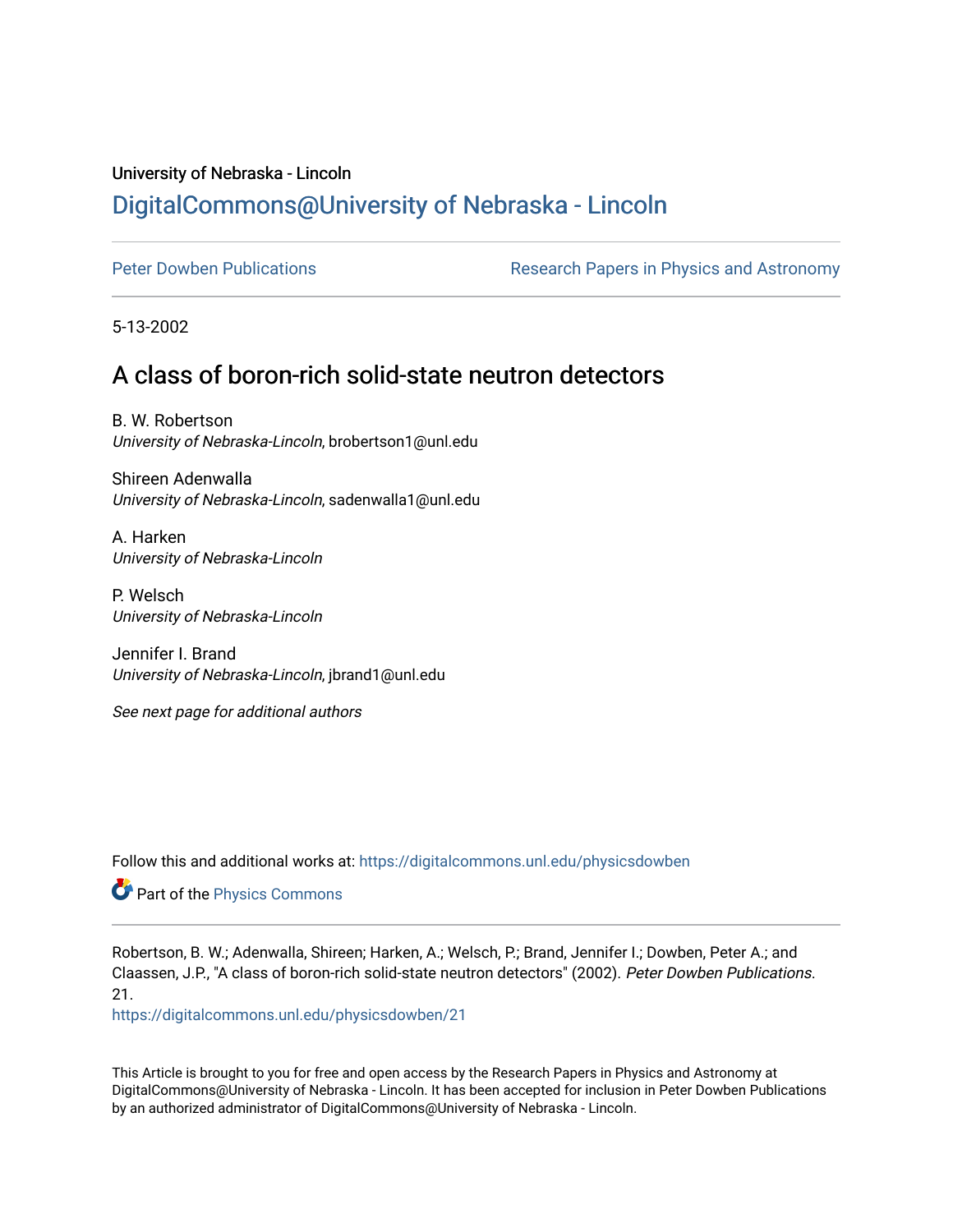## Authors

B. W. Robertson, Shireen Adenwalla, A. Harken, P. Welsch, Jennifer I. Brand, Peter A. Dowben, and J.P. Claassen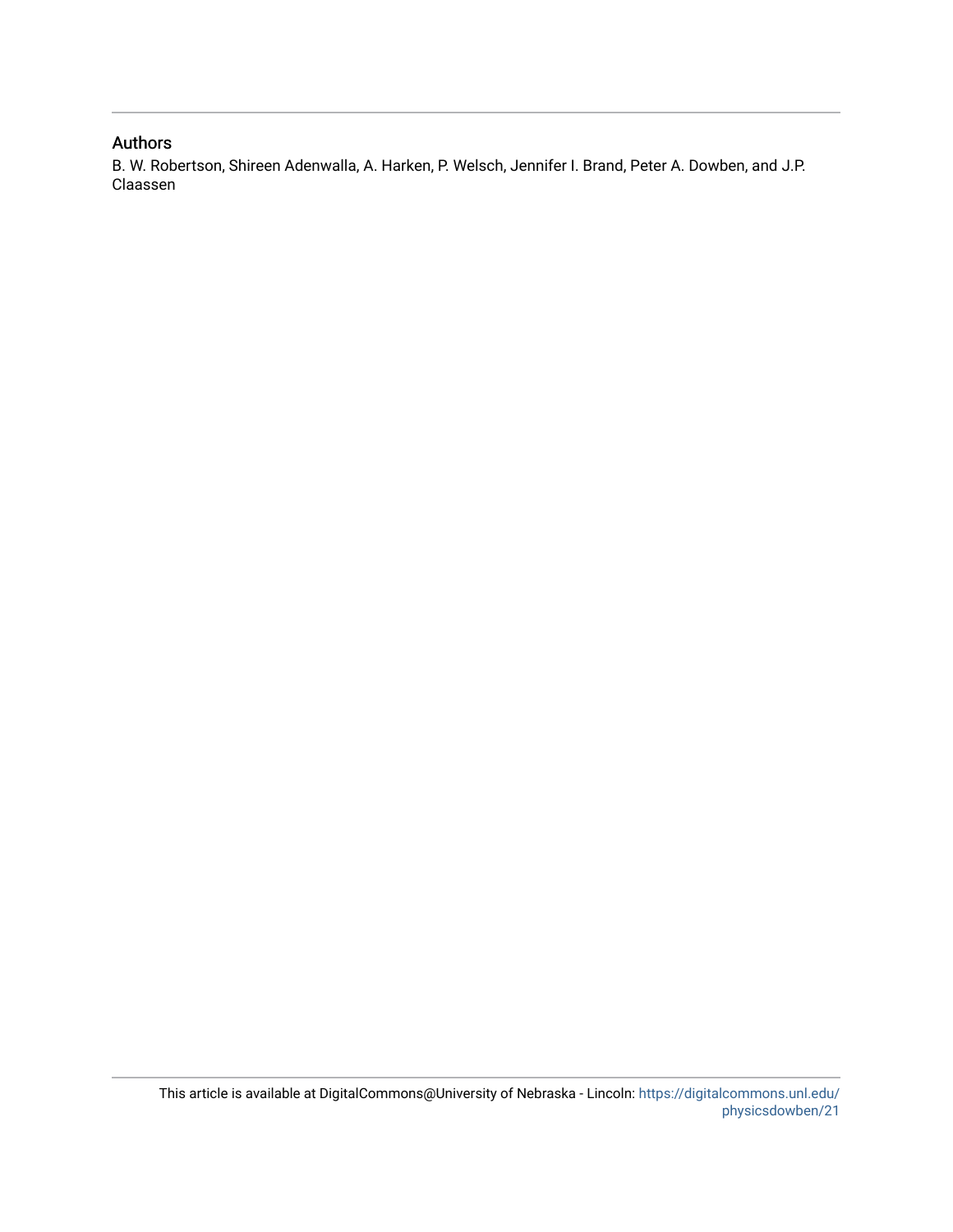## **A class of boron-rich solid-state neutron detectors**

B. W. Robertson,<sup>a)</sup> S. Adenwalla, A. Harken, P. Welsch, J. I. Brand, and P. A. Dowben *Departments of Mechanical Engineering and of Physics and Astronomy, and Center for Materials Research and Analysis, University of Nebraska*–*Lincoln, Lincoln, Nebraska 68588*

J. P. Claassen

*Veterans Administration Medical Center, Omaha, Nebraska 68105*

(Received 2 January 2002; accepted for publication 13 March 2001)

Real-time solid-state neutron detectors have been fabricated from semiconducting boron–carbon alloys, deposited by plasma-enhanced chemical vapor deposition. Single neutrons were detected and signals induced by gamma rays were determined to be insignificant. The source gas closo-1,2-dicarbadodecaborane (ortho-carborane) was used to fabricate the boron–carbon alloys with only the natural isotopic abundance of  ${}^{10}B$ . Devices made of thicker boron–carbon alloy layers enriched in <sup>10</sup>B could lead to increased detection efficiency and active diodes could use the inherent micron scale spatial resolution, increasing the range of possible applications. © *2002 American Institute of Physics.* [DOI: 10.1063/1.1477942]

There are really only four elements suitable for forming solid-state semiconductor neutron detectors—B, Cd, Gd, and Li. Lithium semiconductors exist  $(LilnS<sub>2</sub>, <sup>1</sup> LiInSe<sub>2</sub>, <sup>2</sup>$  and  $LiZnP$ <sup>3</sup> but are difficult to fabricate reliably into devices and are very difficult materials with which to work. Gd conversion-layer-based Si diodes have been fabricated and proposed for neutron detection, $4$  but are unlikely to be particularly stable. Cadmium zinc telluride has yielded thermal neutron detection $<sup>5</sup>$  and the Cd neutron capture cross section</sup> is high, but the neutron capture produces such high energy  $\gamma$ -rays ( $>0.5$  MeV) that the detectors must be large in order to detect these  $\gamma$ -rays efficiently.

Boron absorbs neutrons efficiently and should yield an excellent solid-state detector if a suitable semiconductor material is found. Recently, a very robust, structurally forgiving boron-rich semiconductor—boron carbide prepared by chemical vapor deposition (CVD) methods—has successfully been used in heterojunction diodes,  $6-10$  homojunction diodes,<sup>11</sup> transistors,<sup>12</sup> and tunnel diodes.<sup>11,13,14</sup> Here we demonstrate that this semiconductor yields single neutron detection and forms the basis for a whole class of solid-state neutron detectors.

The potential of boron-rich semiconductors as solid-state neutron detectors has received serious consideration.<sup>15,16</sup> Boron phosphide (BP) heterojunction diodes with silicon<sup>15,16</sup> were successfully tested as alpha radiation detectors, but failed to work as neutron detectors. Boron carbide  $(B_4C)$ was successfully used as a neutron detector based upon resistivity changes resulting from increased lithium doping,<sup>17</sup> as were  $(111)$  <sup>10</sup>BP wafers.<sup>16</sup> Lithium is a result of  ${}^{10}B(n,\alpha)^7$ Li neutron capture reactions

 $^{10}B + n \rightarrow Li(0.84 \text{ MeV}) + ^4\text{He}(1.47 \text{ MeV})$  $+ \gamma(0.48 \text{ MeV})$ 

$$
{}^{10}\text{B} + n \rightarrow {}^{7}\text{Li}(1.02 \text{ MeV}) + {}^{4}\text{He}(1.78 \text{ MeV})
$$

that have 94% and 6% probability, respectively, and yield the large kinetic energies listed in parentheses. $18$  Boron has also been considered for conversion coatings with silicon (Ref. 19) and GaAs (Ref. 20) diodes, but the attainable efficiencies are low  $(<5\%)$  because of the limited range of the <sup>7</sup>Li and  $^{4}$ He ions in any coating.<sup>20</sup>

For the heterojunction diode used in the present work, boron carbide films with composition near  $B_5C$  were deposited on *n*-type Si(111) (resistivity  $\sim$  30 ohm cm) in a custom designed parallel plate 13.56 MHz rf plasma-enhanced CVD reactor.<sup>10</sup> The Si(111) substrate surfaces were prepared by  $Ar^+$  ion sputtering in the plasma reactor. Closo-1,2dicarbadodecaborane (ortho-carborane,  $C_2B_{10}H_{12}$ ) was the single molecular source of B and C for growing the boron carbide.

The current–voltage  $(I - V)$  curve of the particular diode used in this work is shown in Fig. 1. The boron carbide layer was  $276 \pm 5$  nm thick, as measured by grazing incidence x-ray reflectivity. At the reverse bias of 18 V applied during neutron detection, the diode leakage current was  $\sim 0.16 \mu A$ .



FIG. 1.  $I - V$  curve of the B-C/*n*-Si diode used as the neutron detector, and, inset, the schematic diode geometry. Note the low leakage current. The arrow indicates the reverse bias used in neutron detection.

**Downloaded 05 Sep 2006 to 129.93.16.206. Redistribution subject to AIP license or copyright, see http://apl.aip.org/apl/copyright.jsp**

a)Electronic mail: brobertson@unl.edu

<sup>0003-6951/2002/80(19)/3644/3/\$19.00 © 2002</sup> American Institute of Physics 3644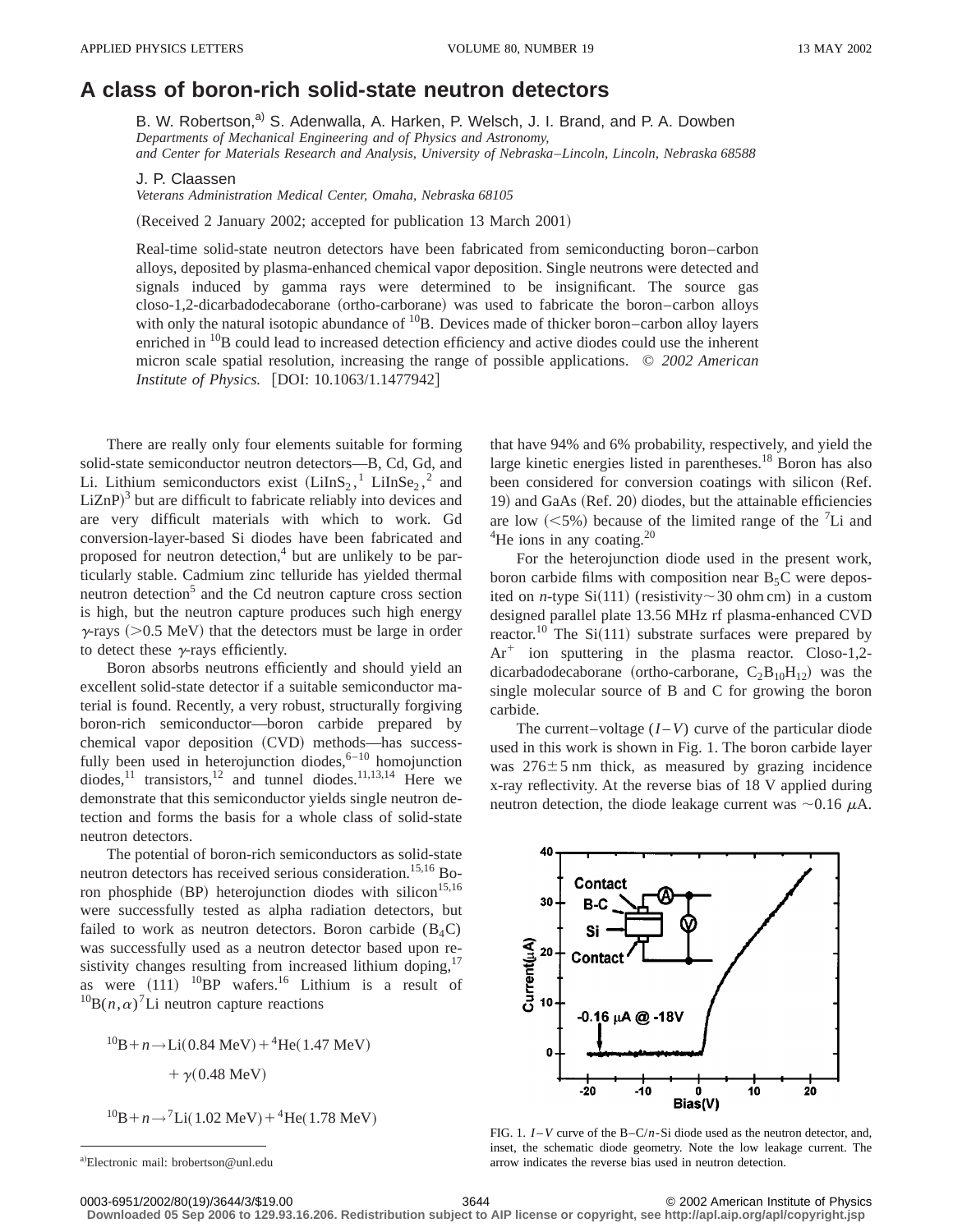

FIG. 2. Pulse height spectra (above the electronic noise) detected at  $\leq$ 1%, 15.5%, and 55% reactor power. The four peaks are attributable to neutron-<sup>10</sup>B capture reaction products.

Assuming a band gap of 0.5 to 1 eV in the semiconducting boron carbon alloy,  $6,21$  the highly energetic Li and He ions should produce at least  $10<sup>5</sup>$  electron–hole pairs per neutron capture. A suitable bias applied to the diode resulted in a depletion region whose electric field enabled substantial charge collection before the electrons and holes recombined.

The heterojunction diode had a detection area  $\sim$ 1 mm<sup>2</sup> and was wired in the ''mesa'' geometry shown inset in Fig. 1. The neutron source was a 20 kW TRIGA (training, research, isotopes, general atomic) reactor (Veterans Administration Medical Center, Omaha, Nebraska) with a maximum thermal neutron flux of  $1.5 \times 10^{11}$  n cm<sup>-2</sup> s<sup>-1</sup>, based on calculations for the fission chamber. The diode, surrounded by a grounded electrostatic shield, was connected to a charge to voltage preamplifier (Amptek, model A250) and pulse counting electronics (Canberra, Digital Signal Processor model 9600) and inserted beside the reactor core in a location usually employed for neutron activation of materials. During neutron detection, a 6 m long triaxial cable connected the diode and preamplifier and so the associated electrical noise was not optimal. The digitized preamplifier output was processed using a digital trapezoidal filter with rise and fall times of 0.4 and a 0.1  $\mu$ s flat top that responds essentially only to signals occurring on a sub- $\mu$ s time scale.

Figure 2 contains pulse height spectra, truncated to exclude most electronic noise pulses, for  $\leq 1\%$ , 15.5%, and 55% of maximum, as measured by the fission detector. The peak positions and all other aspects of the shape of the spectra are constant for reactor powers from  $\sim 0.4\%$  to 92%, i.e., over more than 2 orders of magnitude of neutron flux. A simple momentum conservation calculation for the  ${}^{10}B(n,\alpha)$ <sup>7</sup>Li reaction indicates that the directions of the Li and He ions are close to 180° apart. The range of each ion is a few  $\mu$ m in solid materials, comparable with our measurements of depletion depth. Therefore, either ion could escape from the thin B–C layer and the depletion regions without depositing a significant fraction of its kinetic energy in the creation of detectable electron–hole pairs. Thus, slight undercounting of captured neutrons and significant tailing on the left (lower energy) side of each spectral peak are entirely expected; both should be reduced when modified diodes with



FIG. 3. Total numbers of neutrons detected, above electronic noise and in the pulse height data channels shown in Fig. 2, as a function of reactor power (and nominal neutron flux).

thicker B–C layers are used in order to increase the neutron detection efficiency.

We conclude that the data in Fig. 2 correspond to realtime detection of individual neutrons, but not fast electrons, protons, ions or  $\gamma$ -rays, for the following reasons. Fast electrons, protons, and ions were prevented from reaching the detector by the nature of the diode mounting and shield. Extremely low  $\gamma$ -ray sensitivity is expected for such a thin, low atomic-number device and no significant increase in count rate above noise was detected when the diode was bombarded by 661 keV  $\gamma$ -rays from a 38 mCi  $^{137}$ Cs source only  $\sim$ 5 cm from the diode. In addition, the constancy of spectral shapes in Fig. 2 over such a wide range of detection rates implies that the spectral features do not contain radiation-generated ''pulse pile-up'' artifacts, that could arise if the arrival rate of these pulses were too high.

Neutron-generated pulses of up to a few tens of mV were measured at the output of the preamplifier as a result of the 1 pF charge-to-voltage conversion response of the preamplifier, implying that  $\sim 2 \times 10^5$  electron–hole pairs created following the  ${}^{10}B(n,\alpha)^{7}Li$  reaction were collected in some cases.

Total neutron detection rates  $(Fig. 3)$  were calculated by integrating the pulse height spectra over all pulse heights above channel  $500$  (Fig. 2), after subtracting the pulse height spectrum obtained at zero reactor power. From  $\sim 0.4$  to at least 55% reactor power, these detection rates scale linearly with power and hence with neutron flux incident on the detection area.

The detection efficiency for an ideal 276 nm thick B–C detector is  $1.3 \times 10^{-3}$ , based on the following assumptions: the  $^{10}$ B proportion of B in this film is the natural 19.8% isotopic abundance; the B to C ratio is the same as in orthocarborane; the cross section for neutron capture by  $^{10}B$  is 2125 barns (that of a neutron with 1 Å wavelength); and the detected charge pulses include all electron–hole pairs that could result from neutron capture by  $^{10}B$ . The neutron detection efficiency determined from the data in Fig. 3 is  $\sim$  5  $\times 10^{-5}$ , for the correlation between reactor power and nominal incident neutron flux indicated. From additional experiments at a beam port of a second TRIGA reactor (Kansas State University), made with more accurate measures of neu-

**Downloaded 05 Sep 2006 to 129.93.16.206. Redistribution subject to AIP license or copyright, see http://apl.aip.org/apl/copyright.jsp**